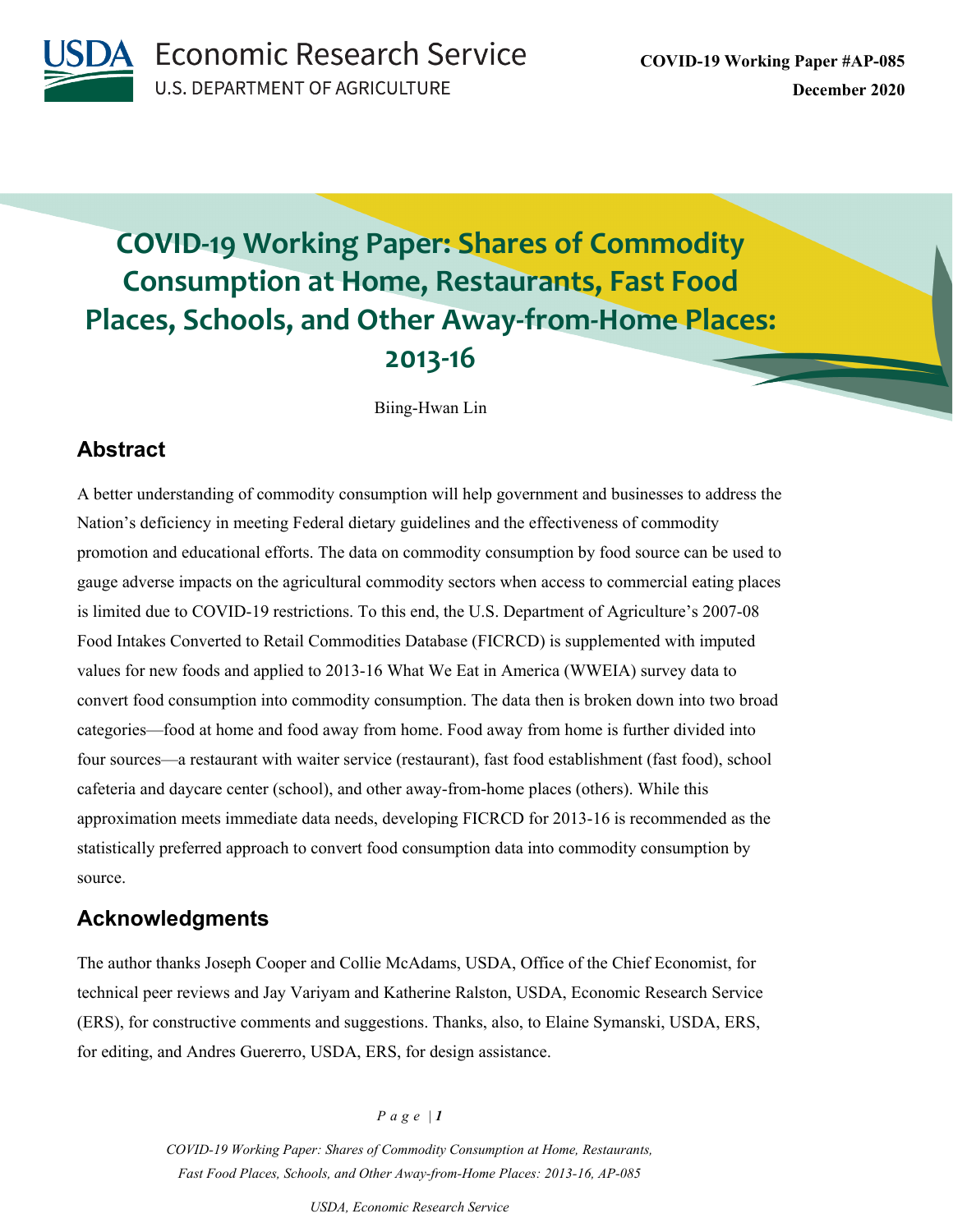*This paper is published through USDA, Economic Research Service's (ERS) COVID-19 Working Paper series. This temporary Working Paper series is designed to publicly release preliminary analyses relevant to the impacts of the COVID-19 pandemic on agriculture, food, the environment, and rural America in a timely manner. ERS' COVID-19 Working Papers have not undergone the review and editorial process generally accorded official ERS publications, but ERS economists and social scientists reviewed them through an expedited process. The findings and conclusions in this COVID-19 Working Paper are those of the author(s) and should not be construed to represent any official USDA or U.S. Government determination or policy.*

Use of commercial and trade names does not imply approval or constitute endorsement by USDA.

To ensure the quality of its research reports and satisfy governmentwide standards, ERS requires that all research reports with substantively new material be reviewed by qualified technical research peers. This technical peer review process, coordinated by ERS' Peer Review Coordinating Council, allows experts who possess the technical background, perspective, and expertise to provide an objective and meaningful assessment of the output's substantive content and clarity of communication during the publication's review.

In accordance with Federal civil rights law and U.S. Department of Agriculture (USDA) civil rights regulations and policies, the USDA, its Agencies, offices, and employees, and institutions participating in or administering USDA programs are prohibited from discriminating based on race, color, national origin, religion, sex, gender identity (including gender expression), sexual orientation, disability, age, marital status, family/parental status, income derived from a public assistance program, political beliefs, or reprisal or retaliation for prior civil rights activity, in any program or activity conducted or funded by USDA (not all bases apply to all programs). Remedies and complaint filing deadlines vary by program or incident.

Persons with disabilities who require alternative means of communication for program information (e.g., Braille, large print, audiotape, American Sign Language, etc.) should contact the responsible Agency or USDA's TARGET Center at (202) 720- 2600 (voice and TTY) or contact USDA through the Federal Relay Service at (800) 877-8339. Additionally, program information may be made available in languages other than English.

To file a program discrimination complaint, complete the USDA Program Discrimination Complaint Form, AD-3027, found online at How to File a Program Discrimination Complaint and at any USDA office or write a letter addressed to USDA and provide in the letter all of the information requested in the form. To request a copy of the complaint form, call (866) 632- 9992. Submit your completed form or letter to USDA by: (1) mail: U.S. Department of Agriculture, Office of the Assistant Secretary for Civil Rights, 1400 Independence Avenue, SW, Washington, D.C. 20250-9410; (2) fax: (202) 690-7442; or (3) email: program.intake@usda.gov.

USDA is an equal opportunity provider, employer, and lender.

#### *Page | 2*

*COVID-19 Working Paper: Shares of Commodity Consumption at Home, Restaurants, Fast Food Places, Schools, and Other Away-from-Home Places: 2013-16, AP-085*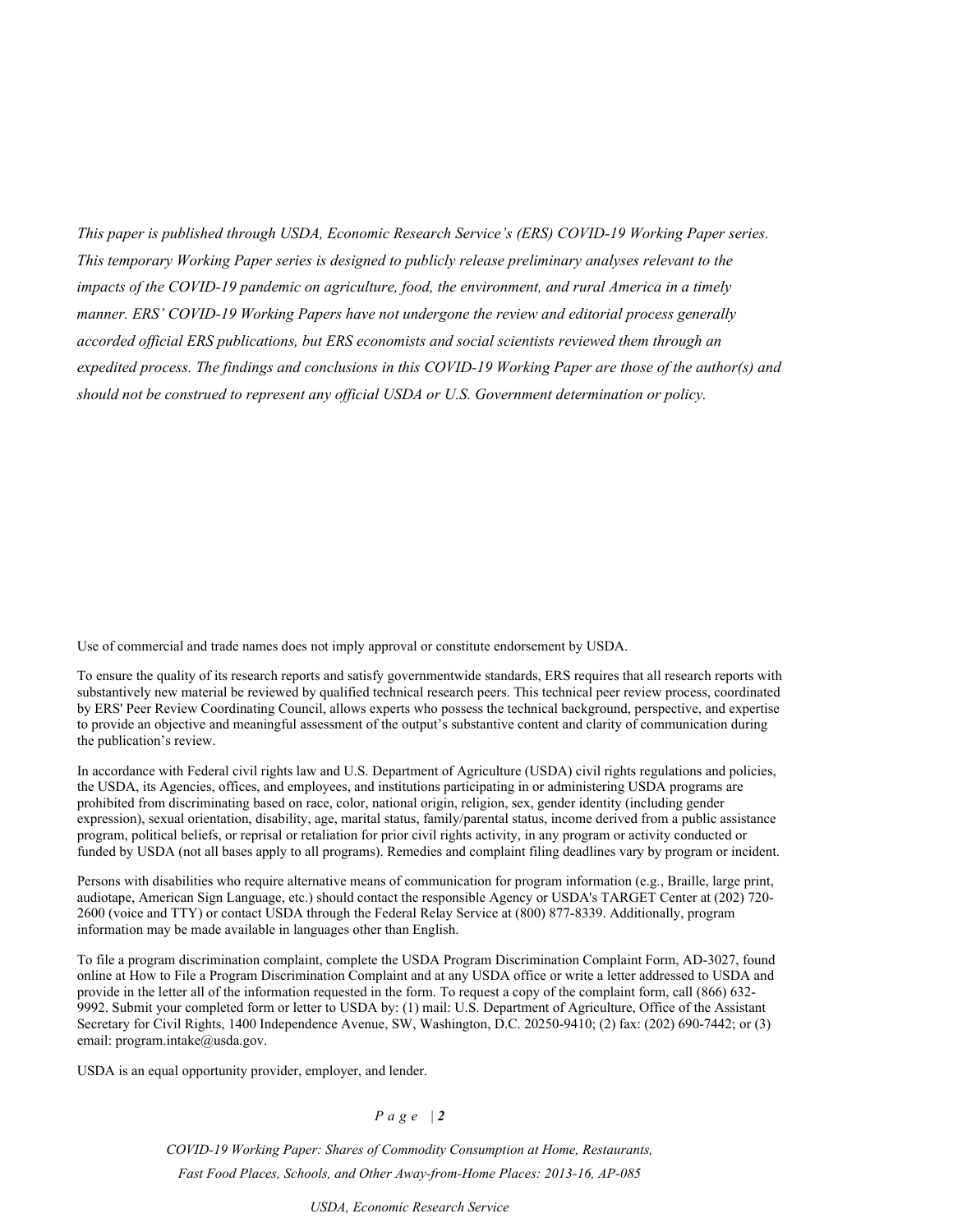### **Summary**

### What Is the Issue?

COVID-19-related shelter-in-place restrictions caused consumers to purchase a larger share of foods from grocery stores instead of commercial eating places. A previous USDA, Economic Research Service (ERS) study reported that shares of commodities acquired for food consumption at home (FAH) and food consumption away from home (FAFH) varied greatly, with the 2007-08 FAH shares ranging from 93 percent for bananas and 80 percent for dairy products to 54 percent for chicken. Therefore, there is a need to update FAH and FAFH shares of commodity consumption in order to gauge the potential impacts of the shelter-in-place restrictions on agricultural commodity growers and marketers.

### What Did the Study Find?

Using data from 2 national food intake surveys conducted between 2013 and 2016, ERS researchers separated 63 agricultural commodities into 9 major food source groups (fruit, vegetables, dairy, meats, eggs, grains, fat and oils, caloric sweeteners, and nuts). ERS researchers then broke down the data into FAH and FAFH, which was further categorized by restaurants, fast food, school, and other FAFH. Food source is defined primarily by where consumers acquire the food rather than where they eat it. Foods obtained at grocery stores are classified as FAH, although consumers can eat it away from home, such as at an office or in a school cafeteria. Foods prepared away from home are classified as FAFH, although they can be picked up as takeout or delivered to the consumer's home.

During 2013-16, FAH shares varied among the 9 major commodity groups, ranging from a low of 62 percent for meat, poultry, and fish to 89 percent for nuts, with other commodity groups between these ranges. Commodity shares within a major commodity group also varied. For example, within the meat, poultry, and fish group, 53 percent of chicken and 61 percent of beef was consumed at home; meanwhile consumers purchased 73 percent of pork for FAH consumption during 2013-16.

Shelter-in-place restrictions may adversely affect full-service restaurants more than fast food places since full-service restaurants may not have previously relied on take-out or delivery options. When eating out, Americans favored certain commodities more from fast food places than from full-service restaurants, such as potatoes, chicken, and cheese (see figure in the summary). Therefore, shelter-inplace restrictions that limited dine-in services could have differing impacts on various commodities. On the FAH sector, the COVID-19-induced increase in grocery spending would be allocated among food commodities according to economic determinants (i.e., expenditure and price elasticities) and

#### *Page | 3*

*COVID-19 Working Paper: Shares of Commodity Consumption at Home, Restaurants, Fast Food Places, Schools, and Other Away-from-Home Places: 2013-16, AP-085*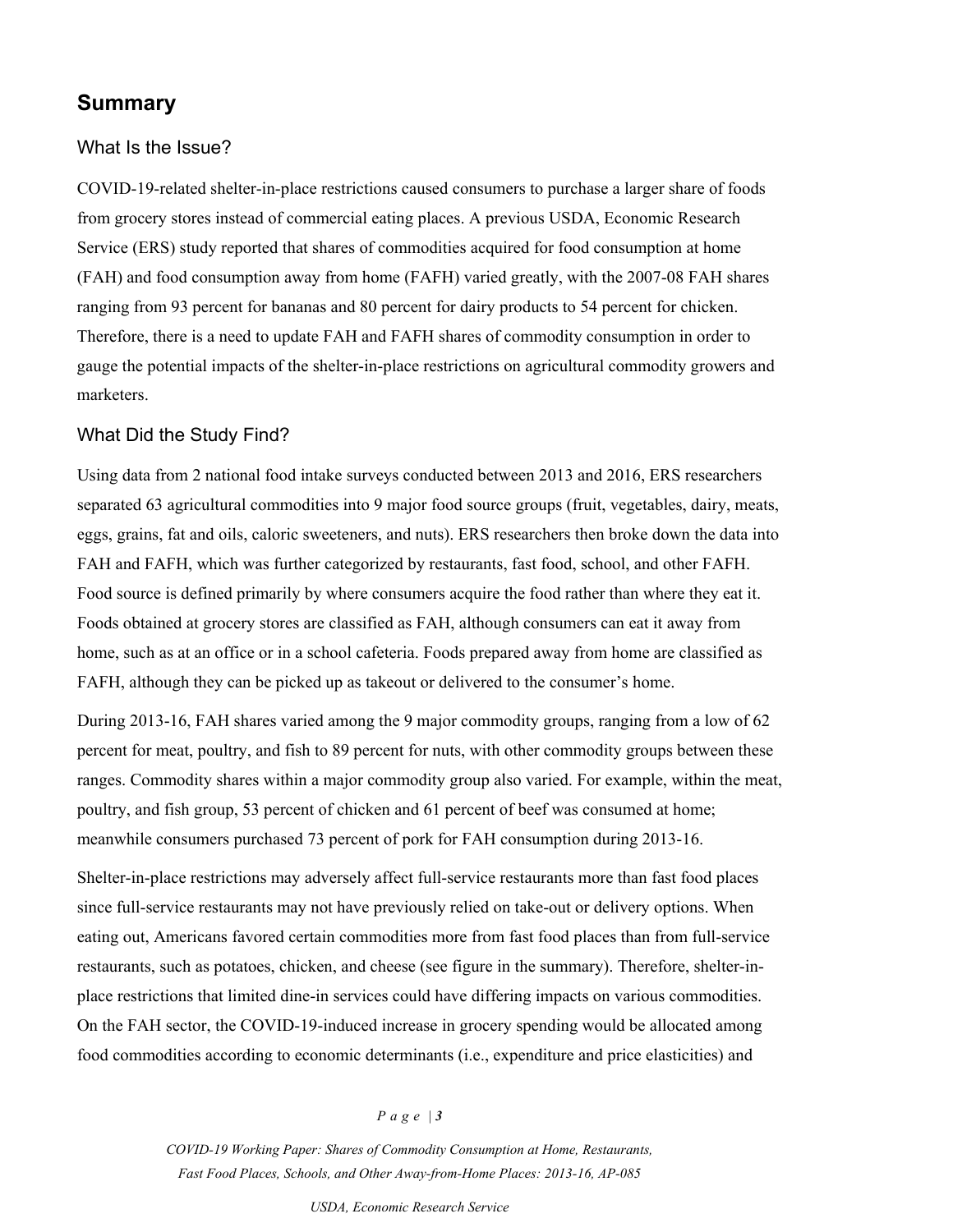behavioral changes (stockpiling, online shopping, purchasing close substitutes for restaurant food, etc.).

### How Was the Study Conducted?

ERS researchers used two databases for this analysis: The Federal dietary intake surveys and the Food Intakes Converted to Retail Commodities Databases (FICRCDs), which links foods and commodities for data collected in dietary intake surveys. The dietary intake surveys include the 1994-96 and 1998 Continuing Survey of Food Intakes by Individuals and 2003-04, 2005-06, and 2007-08 What We Eat in America (WWEIA) report, which is the dietary component of the National Health and Nutrition Examination Survey (NHANES).

The FICRCD has not been developed for WWEIA data since 2007-08. In the absence of the FICRCD applicable to 2013-16 WWEIA data, we supplemented the 2007-08 FICRCD with imputed approximations for new foods and applied it to the 2013-16 WWEIA data to estimate the at-home and away-from-home shares of major commodity groups. In 2013-16 WWEIA, 5,575 unique foods were reported by those who completed the dietary recall, including 3,596 foods covered by the 2007-08 FICRCD and 1,979 foods not covered. We calculated the weighted average FICRCD conversion factors for the 3,596 overlapping foods at the 4-digit code food categories, which were treated as imputed values for the 1,979 foods reported in 2013-16 WWEIA but not in FICRCD. The weights employed included the quantity of each food consumed by the respondent and the respondent's sample weight. The supplemented FICRCD breaks down foods reported in 2013-16 WWEIA into commodities, and then their amounts are totaled up by FAH and FAFH to estimate the commodity consumption shares by food source in the United States.

#### *Page | 4*

*COVID-19 Working Paper: Shares of Commodity Consumption at Home, Restaurants, Fast Food Places, Schools, and Other Away-from-Home Places: 2013-16, AP-085*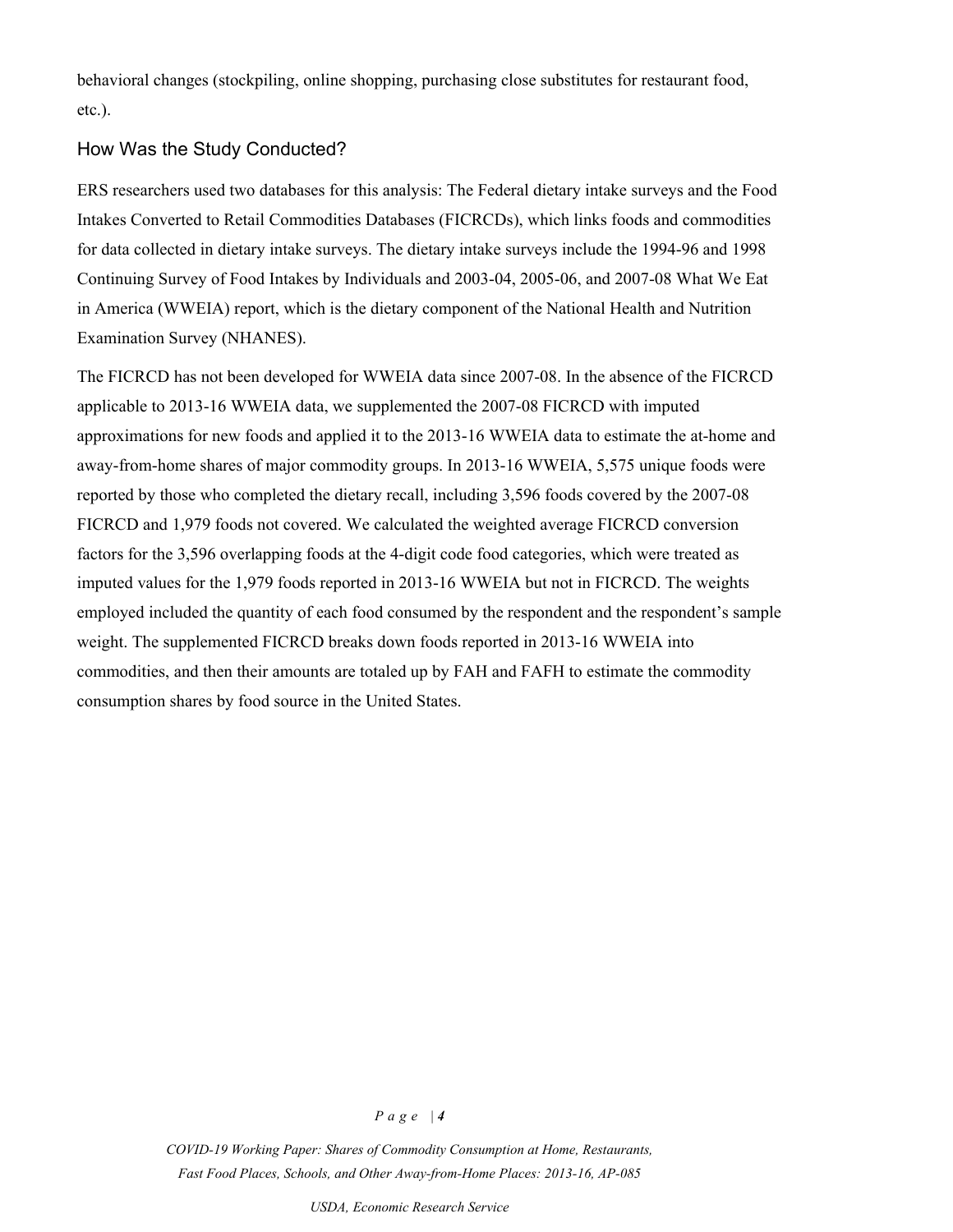

### **Figure: Restaurant and fast food shares of selected commodities, 2013-16**

Source: USDA, Economic Research Service calculations from What We Eat in America 2013-14 and 2015-16.

### *Page | 5*

*COVID-19 Working Paper: Shares of Commodity Consumption at Home, Restaurants, Fast Food Places, Schools, and Other Away-from-Home Places: 2013-16, AP-085*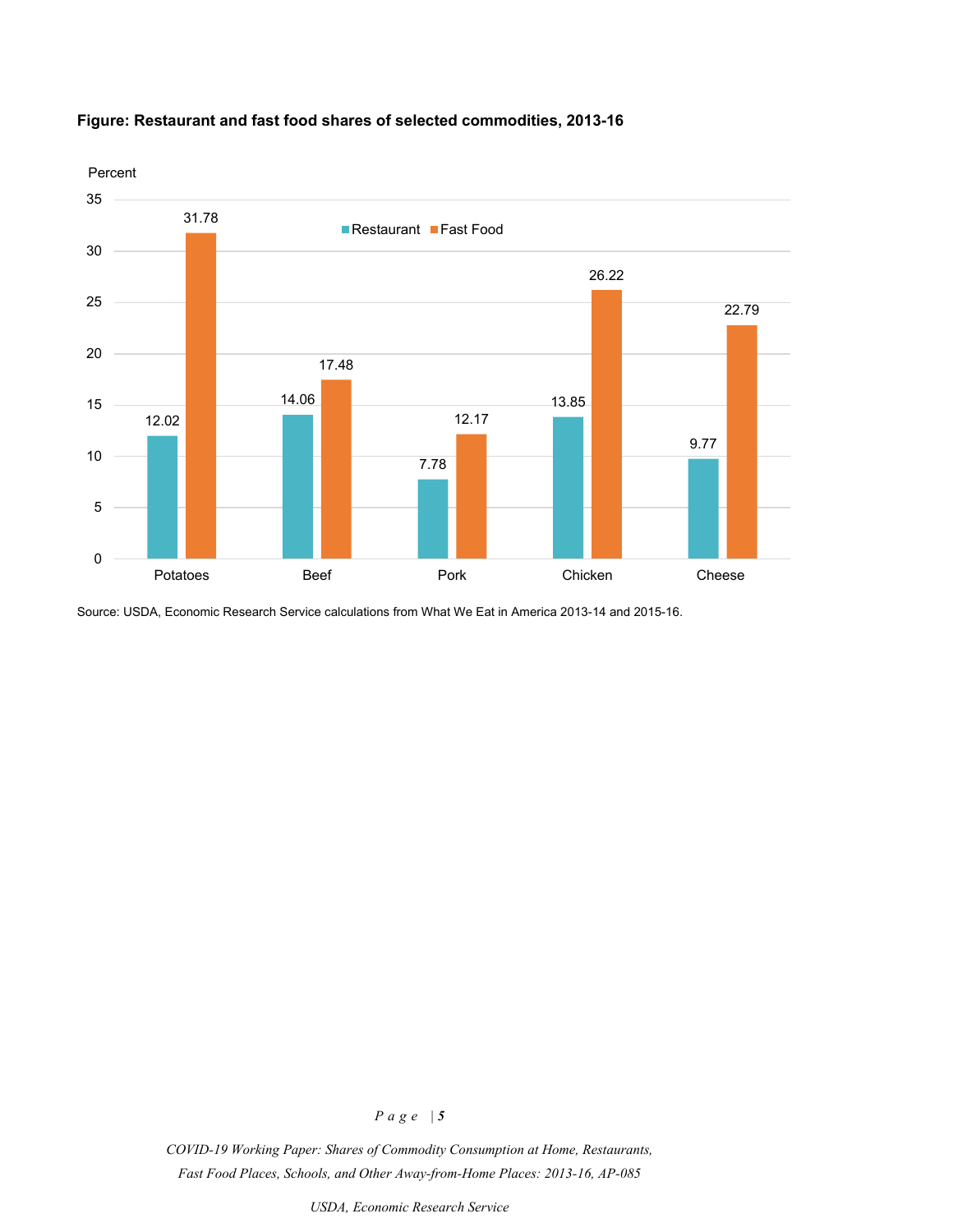### **Introduction**

Food prepared away from home (FAFH)—whether eaten in restaurants, fast-food and other locations, or as takeout or delivery to be eaten at home—is now a routine part of most Americans' diet, accounting for 34 percent of caloric intake during 2015-16. The Government has conducted annual food consumption surveys to monitor Americans' diets. The surveys provide rich data on what foods consumers of different demographics obtain at various locations. The surveys collect data on food consumption (such as apple pie) but not commodity consumption (such as apples in various product forms). Recognizing the need to understand commodity consumption, USDA, Agricultural Research Service (ARS) developed, in conjunction with USDA, Economic Research Service (ERS), the Food Intakes Converted to Retail Commodities Databases (FICRCDs) to translate foods into commodities (USDA, ARS 2020a). FICRCDs were developed for the USDA's food consumption surveys conducted during 1994-98 and for the integrated What We Eat in America (WWEIA) survey jointly conducted by USDA and Health and Human Services' (HHS) National Center for Health Statistics (NCHS) between 2002 and 2008. The WWEIA survey is ongoing with the latest data in 2015-16, but the FICRCDs have not been updated since 2008 (USDA, ARS 2020b).

A better understanding of commodity consumption will help government and businesses to address such issues as the Nation's ongoing efforts to meet Federal dietary guidelines and the effectiveness of commodity promotion. For example, by determining the amounts of fruit and vegetables different demographic subgroups consume and via different food sources, stakeholders can identify which populations are particularly deficient in consuming certain foods, such as fruit and vegetables, and the food sources where deficiency appears to be relatively severe. The data on the food source of commodity consumption could have implications for the effectiveness of marketing and educational efforts. If a commodity is consumed mainly at home (e.g., milk), it makes sense to target educational and other efforts for that commodity more at grocery shoppers than restaurant-goers. Previous ERS studies reported a higher percentage of pork is consumed at home than beef, meaning the closure of dine-in options at commercial eating places to combat the spread of COVID-19 would likely impact the beef sector more severely than the pork sector.

To meet the immediate need of understanding commodity consumption changes due to COVID-19, we supplemented the 2007-08 FICRCD by approximation to estimate the at-home and away-from-home shares of 63 commodities consumed in the United States during 2013-16. The approximation involved imputation of food-to-commodity conversion factors for foods included in 2013-16 WWEIA data but not included in the 2007-08 FICRCD. Using this approximation approach, we found the 2013-16 commodity shares by source are largely consistent with the previously reported 2007-08 shares,

#### *Page | 6*

*COVID-19 Working Paper: Shares of Commodity Consumption at Home, Restaurants, Fast Food Places, Schools, and Other Away-from-Home Places: 2013-16, AP-085*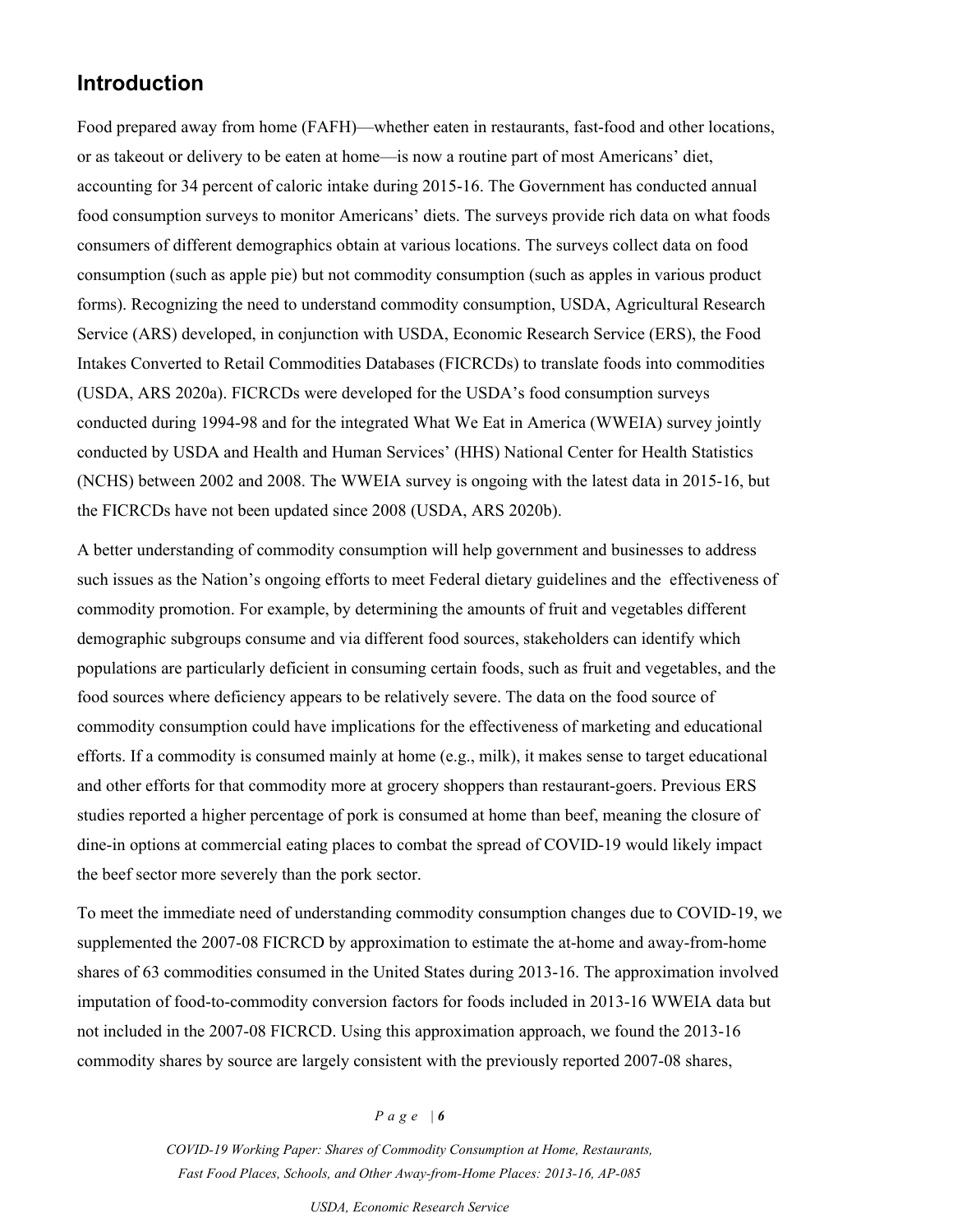suggesting that dietary habits take time to change. Nevertheless, because the commodity composition of foods may have changed since 2007-08 and a better understanding of commodity consumption is crucial for the public and private sectors, developing updated conversion factors for a 2013-16 FICRCD is recommended as the statistically preferred approach to convert food consumption data into commodity consumption by source.

## **Data: Federal Dietary Recall Surveys and Food-to-Commodity Conversion Factors**

Prior to 2002, USDA and NCHS conducted separate surveys of food intake by individuals. Since 2002, USDA and NCHS have integrated their surveys into the WWEIA survey (USDA, ARS 2020a). WWEIA is the dietary component of the National Health and Nutrition Examination Survey (NHANES), a continuous survey administered by NCHS. WWEIA respondents list, using 24-hour dietary recall methodology over 2 nonconsecutive days, which foods they ate, how much of each food they ate, and where they obtained the food. Each year, NHANES surveys a nationally representative sample of up to 5,000 persons in 15 U.S. counties. NHANES data are released every 2 years; the individual survey year and respondents' locations are suppressed to safeguard data confidentiality. The 2001-02 data, the first edition of WWEIA, and the 2015-16 data are the latest.

USDA developed several databases to support the use of food intake data to monitor Americans' diet and understand food and commodity consumption patterns. Among them, Food Intakes Converted to Retail Commodities Databases (FICRCDs) translate foods reported in WWEIA into 60 or more commodity groups (USDA, ARS 2020b) and can be used to achieve the objective of this study.<sup>[1](#page-6-0)</sup> For example, the 2007-08 FICRCD indicates that each 100 grams of 2-crust apple pie contains 10.2 grams of shortening, 53.4 grams of raw apples, 20.8 grams of wheat flour, and 10.7 grams of caloric sweeteners.

ERS researchers used FICRDCs to understand commodity consumption by socio-economic and demographic characteristics and by food source (Lin et al., 2016a; 2016b). These analyses covered the WWEIA intake data up to 2007-08 because FICRCDs have not been updated since 2008. In this study,

*Page | 7*

*COVID-19 Working Paper: Shares of Commodity Consumption at Home, Restaurants, Fast Food Places, Schools, and Other Away-from-Home Places: 2013-16, AP-085*

<span id="page-6-0"></span><sup>1</sup> Other databases include Food Nutrient Database for Dietary Studies (FNDDS), Standard Reference (SR), and Food Pattern Equivalent Database (FPED). FNDDS and SR provide nutrient values. FPED translates food into food groups specified in the Dietary Guidelines for Americans, and the food groups are aggregates of the food commodities specified in FICRCD. For example, FPED has meat group, whereas FICRCD breaks it down to beef, pork, chicken, etc.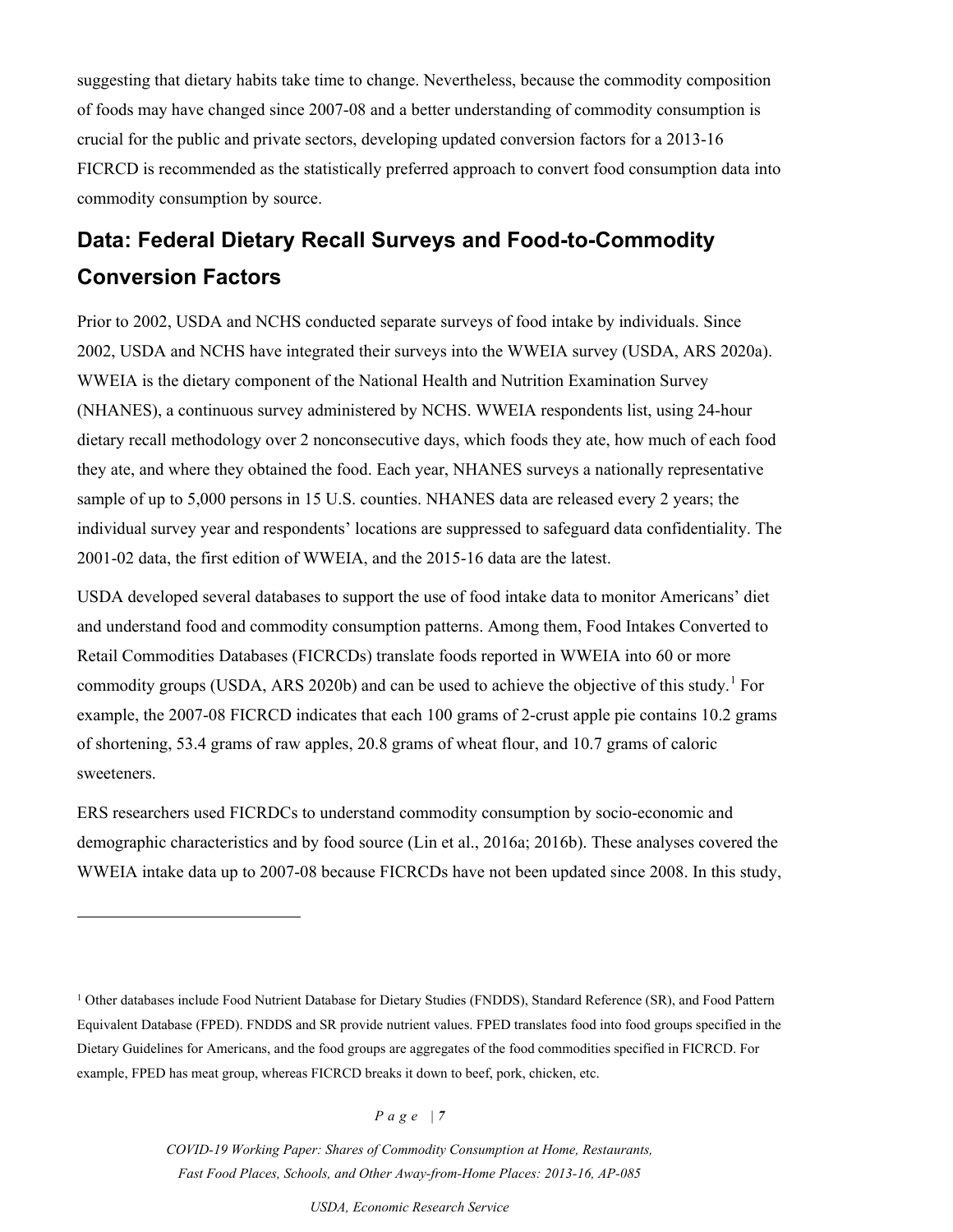we supplemented the 2007-08 FICRCD using imputed approximate conversion factors for foods reported in 2013-14 and 2015-16 but not covered in the 2007-08 FICRCD as described below.

# **Approximating Conversion Factors for 2013-14 and 2015-16 WWEIA Intake Data**

WWEIA employs the USDA's 8-digit food coding scheme to record food intakes. The first 4 digits separate foods reported in WWEIA into 150 main categories (USDA, ARS 2020b). In 2015-16 WWEIA, 5,575 unique foods were reported by those who completed the dietary recall, including 3,596 foods covered by the 2007-08 FICRCD and 1,979 foods not covered. We calculated the weighted average FICRCD data for the 3,596 overlapping foods at the 4-digit food code level. These averages were treated as imputed approximate conversion factors for the 1,979 foods reported in 2015-16 WWEIA but not in FICRCD. The weights employed include the quantity of each food consumed by each respondent and the respondent's sample weight—the number of Americans each respondent represents in the U.S. population. The resulting database covers all foods in the 2013-14 WWEIA as well.

### **Definition of Food Source**

In WWEIA, survey respondents reported whether they ate the food at home and where they acquired it. Food sources are aggregated into two broad categories—food at home (FAH) and food away from home (FAFH). Away from home is further separated into four sources—a restaurant with waiter service (restaurant), fast food establishment (fast food), school cafeteria and daycare center (school), and other away-from-home places (such as vending machines and community feeding programs), shown in table 1. The determination of FAH versus FAFH is predicated on where the food was obtained. FAH can be eaten away from home, and FAFH can be eaten at home. For example, FAH includes breads and peanut butter purchased at grocery stores and eaten as a peanut butter sandwich at home, school, or work. Meanwhile, home delivery or takeout from a pizza parlor is classified as FAFH, even if it was eaten at home.

### **Method**

After defining a food as FAH or FAFH for each respondent, FAH and FAFH shares of a commodity for a population can be calculated using two alternative approaches—the mean ratio and the population proportion. These two approaches may yield similar results, but they often produce different (but equally valid) results representing different interpretations of the data. Since our objective is to estimate the FAH versus FAFH distribution of agricultural commodities consumed by Americans, the population proportion is deemed the right approach for accomplishing the objective. The mean ratio approach results in the FAH and FAFH shares for a representative American. The

#### *Page | 8*

*COVID-19 Working Paper: Shares of Commodity Consumption at Home, Restaurants, Fast Food Places, Schools, and Other Away-from-Home Places: 2013-16, AP-085*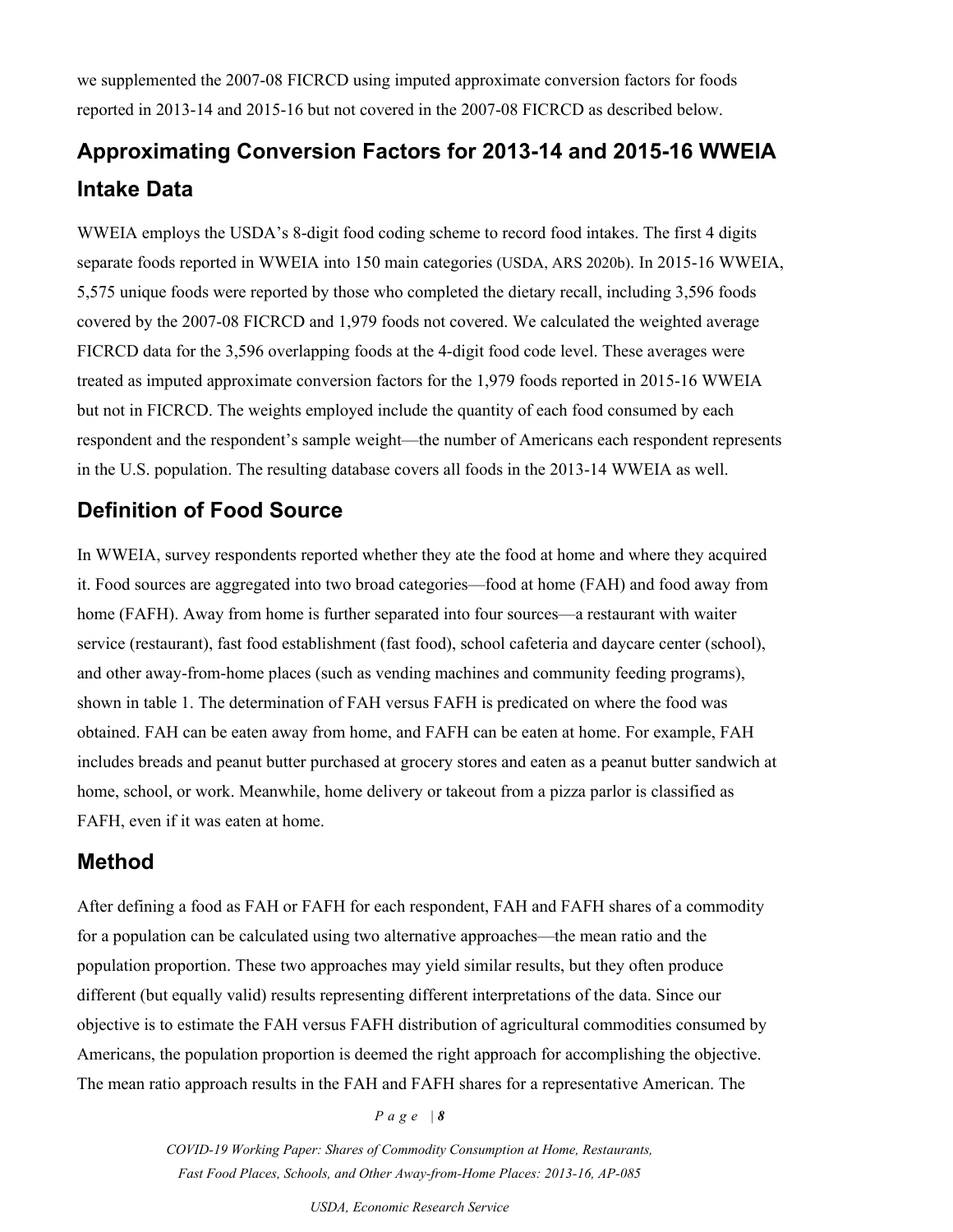formulas for deriving FAH and FAFH shares under both approaches are given below, followed by a simplified illustration of the population proportion's advantage in determining how much of a commodity Americans consumed at home versus away from home.

Let P denote the population and W the sample weight, i.e., the number of Americans a survey respondent represents in the U.S. population. Q represents the total U.S. consumption of a commodity, separated into FAH and FAFH. The proportion of total consumption at home can be expressed as:

$$
FAH/Q = W_i^* \sum_i FAH_i/(W_i^* \sum_i Q_i)
$$
 where i is the ith respondent

The population proportion approach follows this formula by first summing up weighted FAH and Q quantities across all individuals in the survey and then taking the ratio of the 2 sums.

The mean ratio approach calculates the FAH share of commodity consumption for each individual and then derives the weighted average share across all individuals.

The weighted average FAH share = 
$$
\sum_i W_i^*(FAH_i/Q_i)/P
$$

The mean ratio approach represents the estimated FAH share for a representative consumer. Because the individual FAH share  $(FAH_i/Q_i)$  as a percentage is unit free) is used in the mean ratio approach, differences in the consumption amounts across individuals are not factored into the weighted average.

A simplified illustration demonstrates the differences in data interpretations between the mean ratio and population proportion approaches and why we use population proportion in our analysis. Suppose the U.S. population is represented by a sample of 2 individuals of equal sample weight. Individual A consumes 10 pounds of apples, of which 4 pounds are consumed at home. Individual B consumes 20 pounds of apples entirely at home and nothing away from home. The mean ratio approach signifies that an average consumer eats 70 percent of apples at home (the average of 40 percent and 100 percent). Individual B eats more apples than individual A, but the difference in consumption amount vanishes as percentages are used in the mean ratio approach. On the other hand, the population proportion approach indicates that of the total apples Americans consumed, 80 percent (24/30 pounds) are consumed at home.

### **Results**

Table 2 estimates shares of commodity groups consumed at home and away from home (disaggregated into restaurants, fast food places, school, and others). For comparison with 2013-16 data, table 2 also includes the 2007-08 shares for the two main food sources, as reported in the 2016 ERS report (see table 2, Lin et al., 2016b).

#### *Page | 9*

*COVID-19 Working Paper: Shares of Commodity Consumption at Home, Restaurants, Fast Food Places, Schools, and Other Away-from-Home Places: 2013-16, AP-085*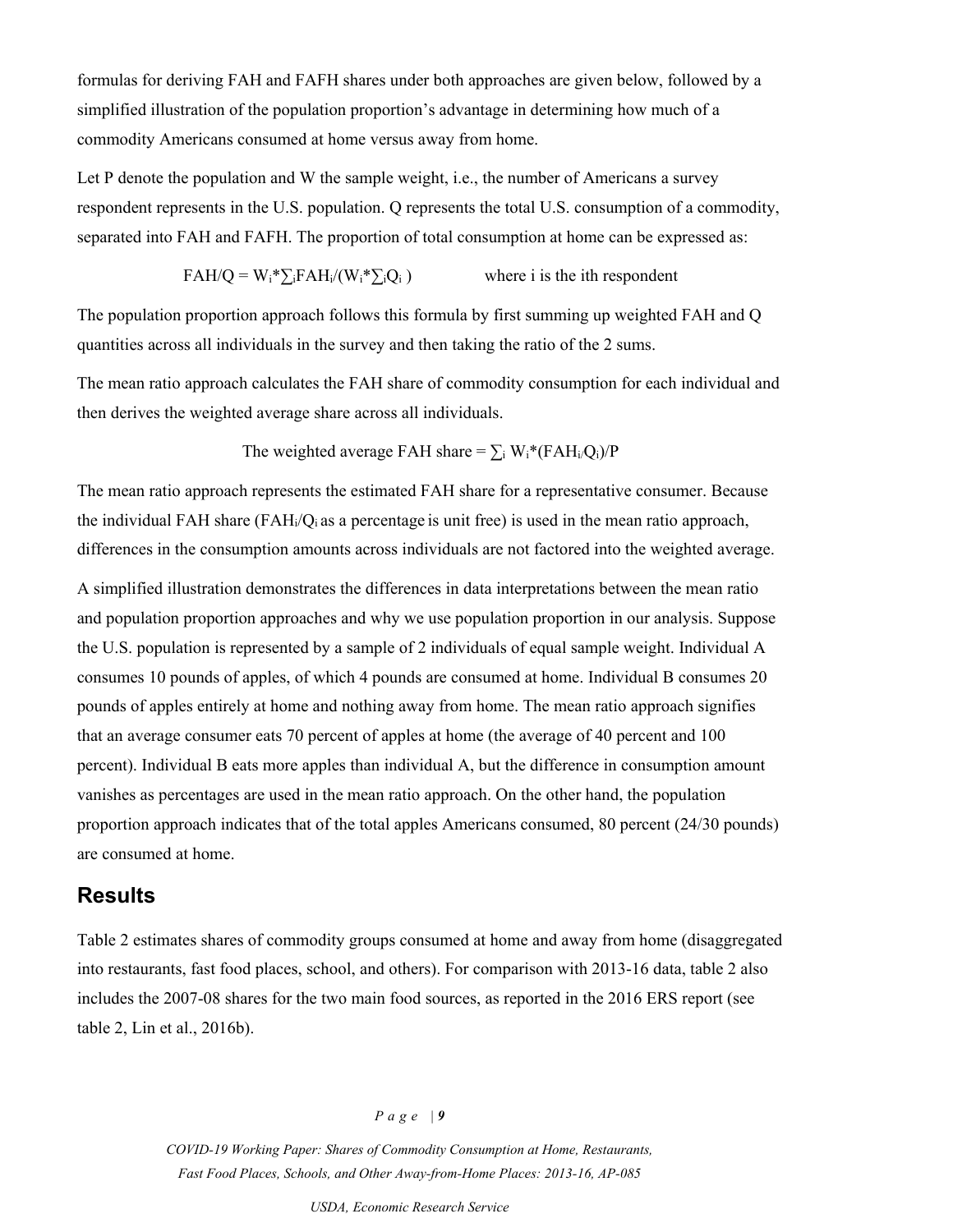A previous ERS research (Lin et al., 2016b) reported consumption shares by food source for 63 commodity groups, except butter. In general, the 2013-16 data were consistent with 2007-08 data. Among the 62 commodity groups, 50 were within 5 percent or smaller deviations from the 2007-08 data; 8 deviated between 5-10 percent; and the remaining 4 groups deviated by more than 10 percent. The researchers observed small percentage changes from 2007-08 to 2013-16 for major food categories (more frequently reported), than their subcategories (less frequently reported). The observed changes from 2007-08 to 2013-16 suggest that dietary habits take time to change.





Note: FAH = Food at Home. FAFH = Food Away from Home.

Source: USDA, Economic Research Service calculations based on 2013-16 What We Eat in America.

The average FAH and FAFH shares of the nine major commodity groups are shown in figure 1 for the 2013-16 period. The FAH shares vary by commodity groups, ranging from a low of 62 percent for the meat, poultry, and fish group, and the fats and oils group, to 89 percent for nuts, with other commodity groups falling in between (figure 1). COVID-19-related shelter-in-place restrictions forced consumers to purchase a large share of their foods from grocery stores at the expense of commercial eating places. Because a larger share of fruits is typically purchased at grocery stores as compared to vegetables and meat, poultry, and fish (84 percent versus 64 percent and 62 percent, respectively), we would expect the reduction in food away from home to have a larger adverse impact on the vegetables and meat,

*Page | 10*

*COVID-19 Working Paper: Shares of Commodity Consumption at Home, Restaurants, Fast Food Places, Schools, and Other Away-from-Home Places: 2013-16, AP-085*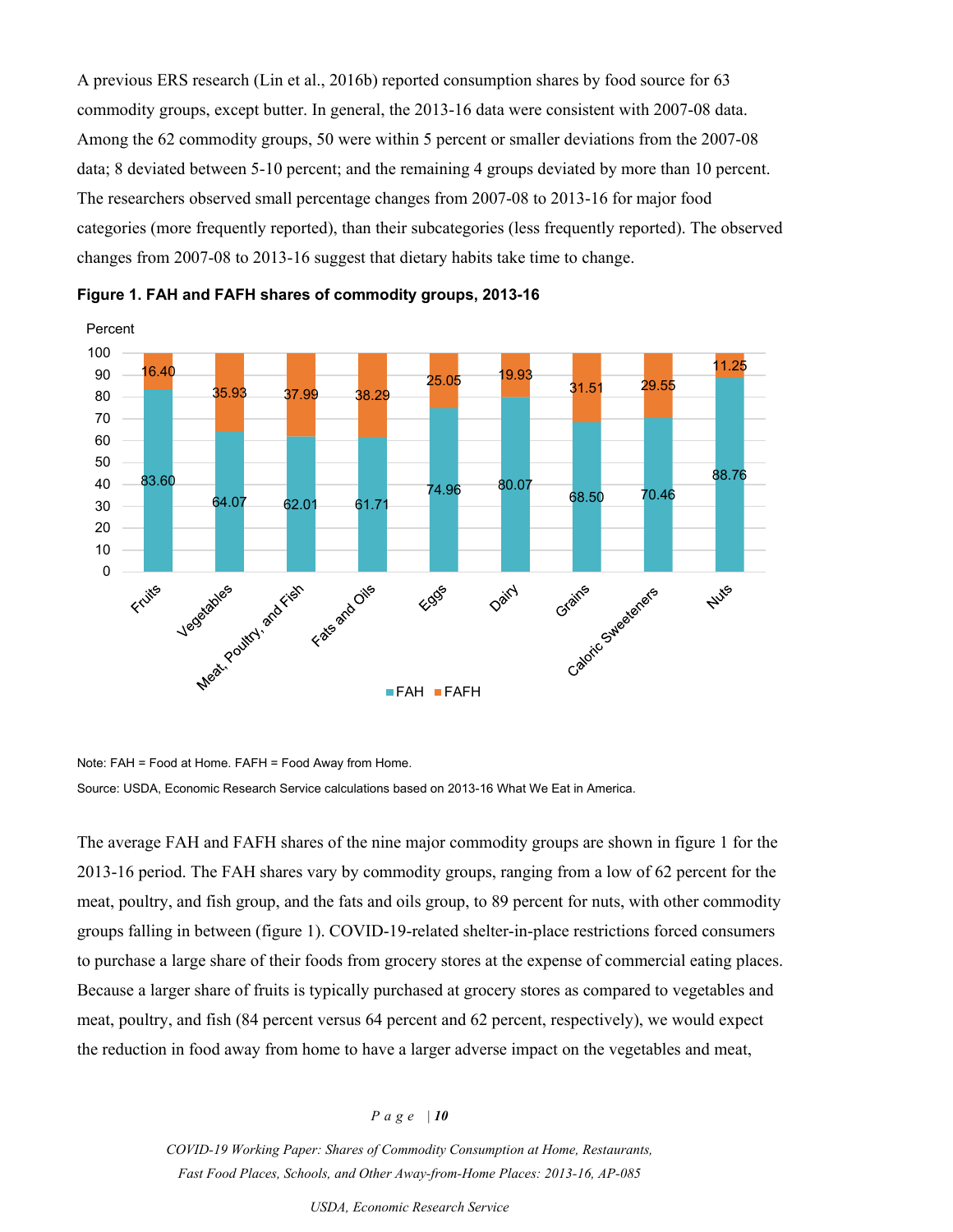poultry, and fish sectors than on the fruits sector. This expectation assumes the mix of FAH and FAFH foods purchased prior to the pandemic will continue into the pandemic.





Note: FAH = Food at Home. FAFH = Food Away from Home. Source: USDA, Economic Research Service calculations based on 2013-16 What We Eat in America.

Commodities are likely to be impacted differently by the restrictions on dining out. As shown in figure 2, Americans favor consuming certain commodities when eating out. For example, 47 percent of chicken and 39 percent of beef were purchased for FAFH consumption during 2013-16, compared to 27 percent of pork. A variety of meat cuts are more favored in the restaurant trade than grocery stores (Davis and Lin 2005a and 200b). We expect these cuts to be affected more by the pandemic than the cuts favored by grocery stores.

A switch from dining out to FAH consumption resulted in increased grocery spending, which, according to the economic theory, is allocated among commodities according to economic determinants (i.e., expenditure and price elasticities, which measure changes in consumption amount in response to changes in food expenditure and prices) and consumer behavior (e.g., stockpiling, online shopping, purchasing ready-to-eat or semi-processed foods, which are close substitutes for restaurant foods, etc.). Past ERS research provided estimates of expenditure and price elasticities (Okrent and Ashton, 2012; Huang and Lin, 2000). The U.S. Bureau of Labor Statistics reports relative price changes among commodities at the consumer level (2020). Future research can use these elasticity estimates and relative prices to estimate changes in consumption under COVID-19 can be

*Page | 11*

*COVID-19 Working Paper: Shares of Commodity Consumption at Home, Restaurants, Fast Food Places, Schools, and Other Away-from-Home Places: 2013-16, AP-085*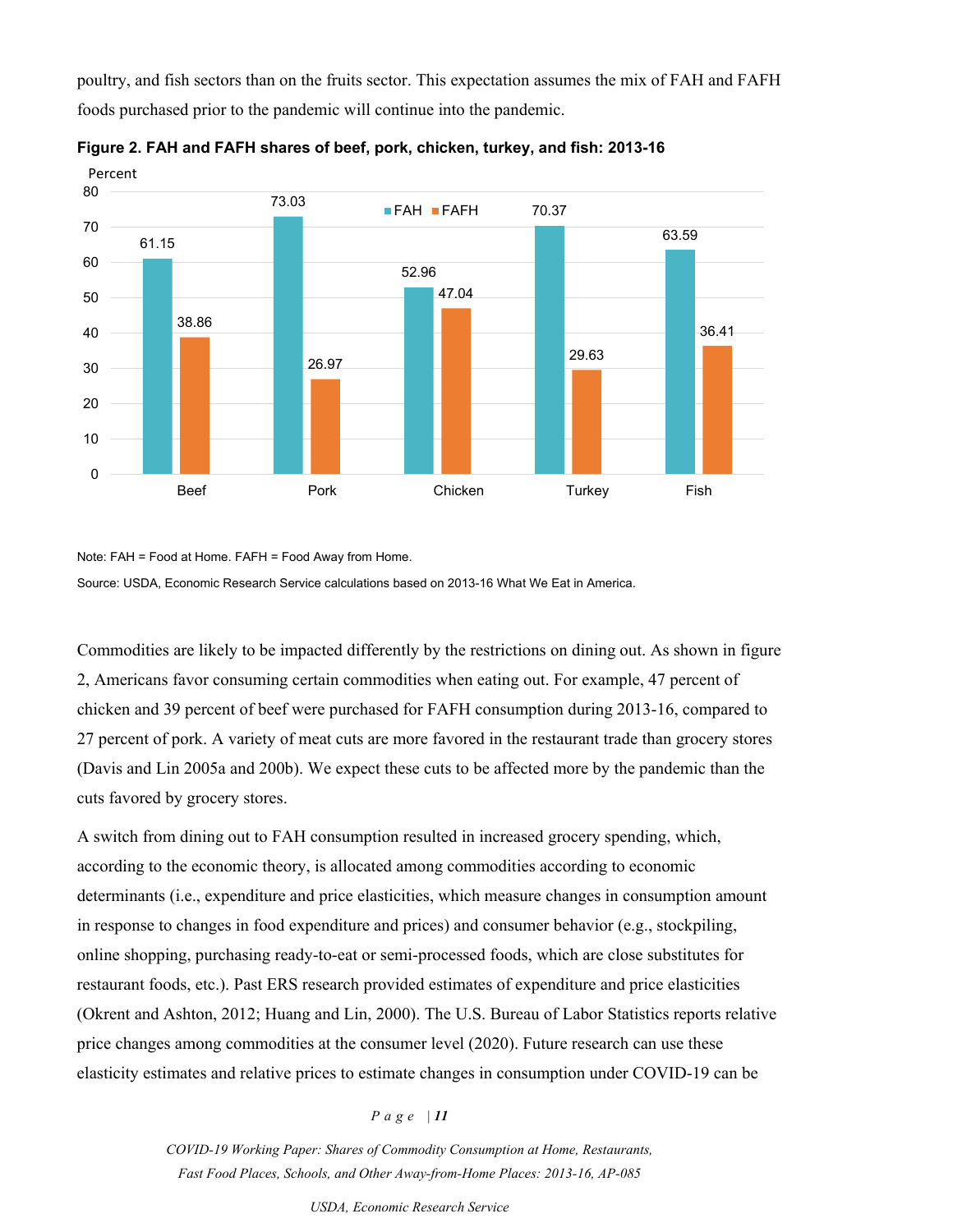attributed to economic determinants. Consumers have also altered their food purchasing behavior under COVID-19. Many Americans minimized grocery store trips by stockpiling and/or turning to online purchasing. Stockpiling and online shopping may alter the mix of grocery purchases. Furthermore, facing dining out restrictions, consumers may purchase more foods that are close substitutes for restaurant foods. To study the potential changes in grocery mix under the pandemic, ERS researchers have acquired real-time purchase data from private vendors to compare food purchases before and during the pandemic.





Source: USDA, Economic Research Service calculations based on 2013-16 What We Eat in America.

Food consumption recorded in WWEIA is translated into nutrients using the Food and Nutrient Database for Dietary Studies (FNDDS), USDA's nutrient database (USDA, ARS, 2020c). During 2013-16, total food energy (calories) consumed at fast food places was almost twice the total energy consumed at restaurants, accounting for 15.5 percent and 8.1 percent, respectively, of total food energy consumed by Americans. Dine-in restrictions may affect sit-down restaurants more than fast food places because most fast food establishments offer drive-thru options, which have been commonplace for decades, whereas the take-out or pick-up option at restaurants may not yet be as popular. Many fast food places specialize in certain foods, such as chicken products and burgers, while sit-down restaurants tend to offer a more extensive menu. Consequently, separating commodity shares for the FAFH sector into subcategories improves understanding of the likely impacts of restricted access to commercial eating places during the COVID-19 pandemic.

#### *Page | 12*

*COVID-19 Working Paper: Shares of Commodity Consumption at Home, Restaurants, Fast Food Places, Schools, and Other Away-from-Home Places: 2013-16, AP-085*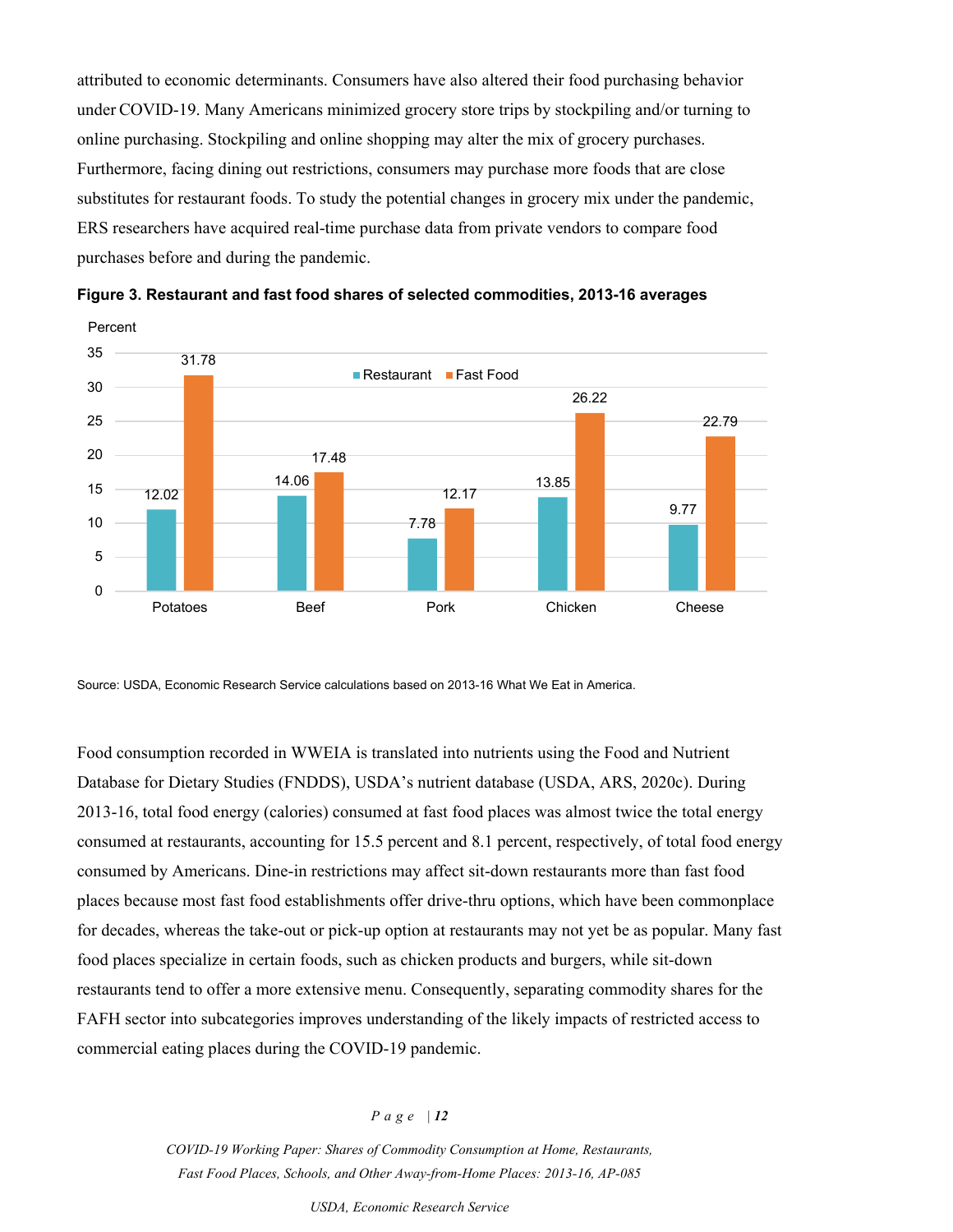The restaurant and fast food shares of potatoes, beef, pork, chicken, and cheese during 2013-16 are shown in figure 3. The fast food shares of total consumption of potatoes and cheese were more than twice that of the restaurant shares, whereas the fast food share of beef was 24 percent more than that of the restaurant share. Therefore, dine-in restrictions may affect the purchasing patterns of products from the beef sector relatively more than potatoes and cheese.

### **Limitations and Future Research**

The FICRCD has not been developed for WWEIA data since 2007-08. In the absence of new conversion factors applicable to 2013-16 WWEIA data, we supplemented the 2007-08 FICRCD by imputing approximate conversion factors for foods not already covered in the database. We applied the updated FICRCD to the 2013-16 WWEIA data to estimate the FAH and FAFH shares of major commodity groups. While the 2013-16 commodity shares by food source are largely consistent with the previously reported 2007-08 shares, they rely on imputed approximate conversion factors for 1,979 foods, 35 percent of the reported foods in 2015-16. Further, the commodity composition of foods reported in 2013-16 WWEIA may have changed since 2007-08. Thus, updating FICRCD for each round of WWEIA remains the statistically preferred and recommended approach. We also note that prior to the release of the two USDA, ERS reports (Lin et al., 2016a and 2016b) on commodity consumption by demographics and by food source, USDA, ERS researchers used several USDA databases to study the consumption of individual commodities, such as tomatoes, apples, potatoes, beef, pork, and others (such as Davis and Lin 2005a and 2005b on pork and beef; a list of the approximately 20 studies is available upon request). The popularity of these studies with agricultural growers and marketing groups prompted the collaborative efforts to develop the FICRCDs. Research to serve these stakeholders will be enhanced by updating the FICRCD to reflect current food consumption.

#### *Page | 13*

*COVID-19 Working Paper: Shares of Commodity Consumption at Home, Restaurants, Fast Food Places, Schools, and Other Away-from-Home Places: 2013-16, AP-085*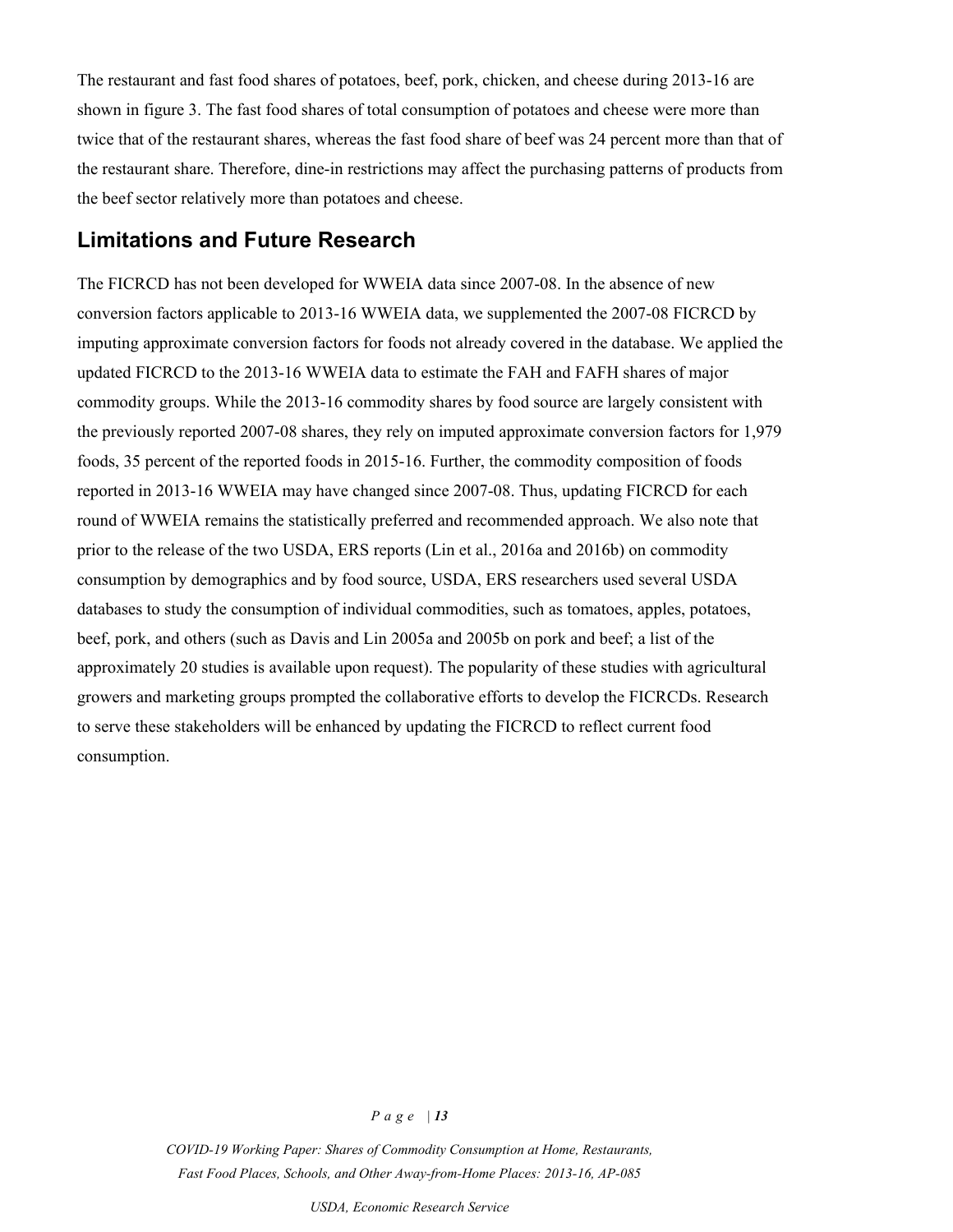### **References**

- Davis C.G. and B.H. Lin. 2005a. Factors Affecting U.S. Pork Consumption. Outlook Report LDP-M-130-01.
- Davis C.G. and B.H. Lin. 2005a. Factors Affecting U.S. Beef Consumption. Outlook Report LDP-M-135-02.
- Huang, K.S. and B.H. Lin. 2000. *Estimation of Food Demand and Nutrient Elasticities from Household Survey Data.* TB-1887, U.S. Department of Agriculture, Economic Research Service.
- Lin, B.H., J.C. Buzby, T.D. Anekwe, and J.T. Bentley. 2016a. *U.S. Food Commodity Consumption Broken Down by Demographics, 1994-2008*. ERR-206, U.S. Department of Agriculture, Economic Research Service, March 2016.
- Lin, B.H., T.D. Anekwe, J.C. Buzby, and J.T. Bentley. 2016b. *U.S. Food Commodity Availability by Food Source, 1994-2008*. ERR-221, U.S. Department of Agriculture, Economic Research Service, December 2016.
- Okrent A.M. and J.M. Alston. 2012. *The Demand for Disaggregated Food-Away-From-Home and Food-at-Home Products in the United States.* ERR-139, U.S. Department of Agriculture, Economic Research Service.
- U. S. Bureau of Labor Statistics. (Accessed 2020). Archived Consumer Price Index Supplemental Files.
- U.S. Department of Agriculture, Agricultural Research Service (USDA, ARS). "Food Intakes Converted to Retail Commodities," U.S. Department of Agriculture, Washington, D.C.
- U.S. Department of Agriculture, Agricultural Research Service (USDA, ARS). "What We Eat in America, a Component of the National Health and Nutrition Examination Survey (NHANES)," U.S. Department of Agriculture, Washington, D.C. (accessed 2020b, 10/7/2020).
- U.S. Department of Agriculture, Agricultural Research Service (USDA, ARS). "Food and Nutrient Database for Dietary Studies," U.S. Department of Agriculture, Washington, D.C. (accessed 2020c, 10/7/2020).

#### *Page | 14*

*COVID-19 Working Paper: Shares of Commodity Consumption at Home, Restaurants, Fast Food Places, Schools, and Other Away-from-Home Places: 2013-16, AP-085*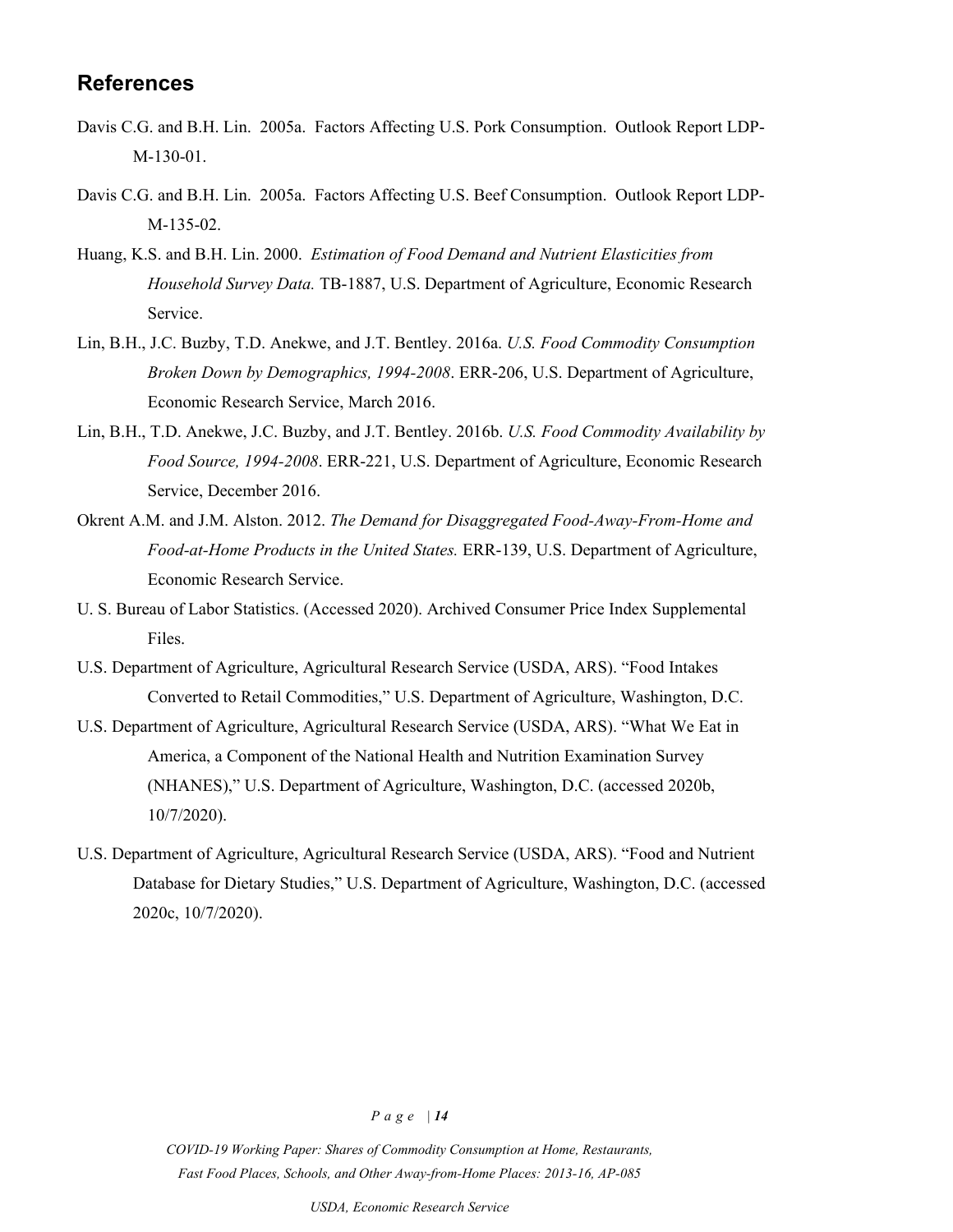| Food source code | Where the food was obtained                 | Food source                                   |
|------------------|---------------------------------------------|-----------------------------------------------|
| 1                | Store                                       | <b>FAH</b>                                    |
| $\overline{2}$   | Restaurant with waiter/waitress             | Restaurant                                    |
| 3                | Fast food restaurant/pizza                  | Restaurant                                    |
| 4                | Bar/tavern/lounge                           | Restaurant                                    |
| 5                | Restaurant - no additional information      | Restaurant                                    |
| 6                | Cafeteria not at school                     | Restaurant                                    |
| $\overline{7}$   | School cafeteria                            | School                                        |
| 8                | Children care center                        | School                                        |
| 9                | Family/adult care center                    | Other FAFH                                    |
| 10               | Soup kitchen/shelter/food pantry            | FAH if eaten at home;<br>otherwise other FAFH |
| 11               | Meals on Wheels                             | Other FAFH                                    |
| 12               | Community food program - other              | Other FAFH                                    |
| 13               | Community food program - no additional info | Other FAFH                                    |
| 14               | Vending machine                             | Other FAFH                                    |
| 15               | Common coffee pot or snack tray             | Other FAFH                                    |
| 16               | From someone else/gift                      | <b>FAH</b>                                    |
| 17               | Mail order purchase                         | <b>FAH</b>                                    |
| 18               | Residential dining facility                 | Restaurant                                    |
| 19               | Grown by you or someone you know            | <b>FAH</b>                                    |
| 20               | Fish caught by you or someone you know      | <b>FAH</b>                                    |
| 24               | Sport, recreation, entertainment facility   | Restaurant                                    |
| 25               | Street vendor, vending truck                | Other FAFH                                    |
| 26               | Fundraiser sales                            | Other FAH                                     |
| 27               | Store - convenience type                    | <b>FAH</b>                                    |
| 28               | Store - no additional info                  | <b>FAH</b>                                    |
| 91               | Other, specify                              | Other FAFH                                    |
| 99               | Don't know                                  | Missing                                       |

### **Table 1. Definition of food source in 2013-16 What We Eat in America**

Note: FAH = food at home; FAFH = food away from home

Source: USDA, Agricultural Research Service, 2013-16 What We Eat in America (2020b).

### *Page | 15*

*COVID-19 Working Paper: Shares of Commodity Consumption at Home, Restaurants, Fast Food Places, Schools, and Other Away-from-Home Places: 2013-16, AP-085*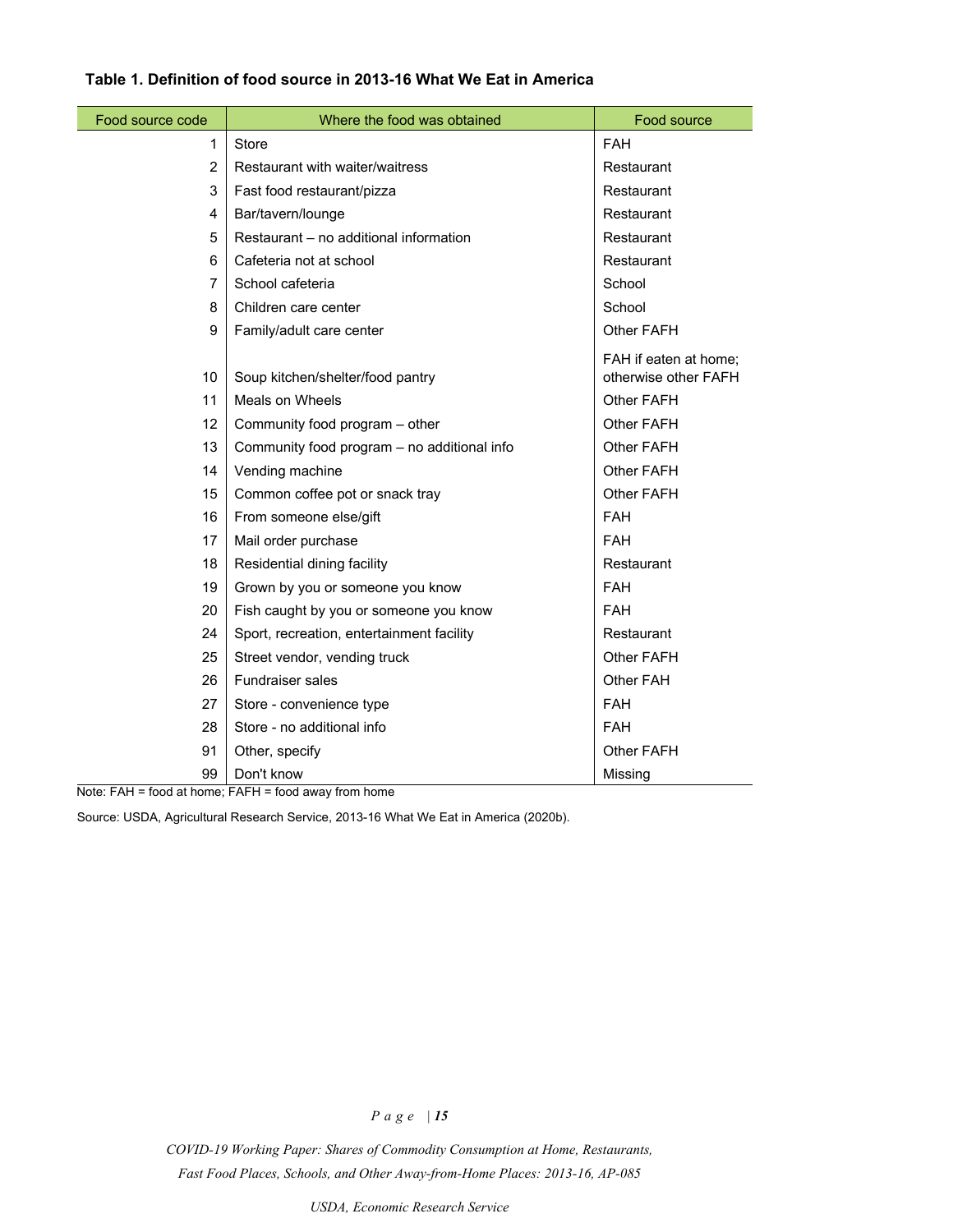### **Table 2. Source of food energy and agricultural commodities: 2007-08 and 2013-16 at home and away from home shares**

|                                | 2007-08 |      | 2013-16 Average |                |            |      |        |       |
|--------------------------------|---------|------|-----------------|----------------|------------|------|--------|-------|
|                                |         | Away |                 |                |            |      |        |       |
|                                |         | from |                 |                |            |      |        |       |
|                                | At Home | Home | At Home         | Away from Home |            |      |        |       |
|                                |         |      |                 |                |            | Fast |        |       |
|                                |         |      |                 | <b>Total</b>   | Restaurant | Food | School | Other |
|                                |         |      |                 | Percent        |            |      |        |       |
| Food energy                    | 70.7    | 29.3 | 69.2            | 30.8           | 8.1        | 15.5 | 1.9    | 5.3   |
| Fruits: total                  | 86.6    | 13.4 | 84.8            | 15.2           | 2.9        | 4.5  | 3.6    | 4.3   |
| Apples: total                  | 88.3    | 11.7 | 85.8            | 14.2           | 1.3        | 2.9  | 6.4    | 3.6   |
| Apples as fruit                | 89.4    | 10.6 | 88.4            | 11.6           | 1.3        | 1.9  | 5.3    | 3.1   |
| Apples from juice              | 87.3    | 12.8 | 83.2            | 16.8           | 1.2        | 4.0  | 7.5    | 4.1   |
| <b>Bananas</b>                 | 93.3    | 6.7  | 93.3            | 6.7            | 0.8        | 1.6  | 1.8    | 2.6   |
| <b>Berries</b>                 | 88.6    | 11.4 | 87.0            | 13.0           | 2.1        | 3.7  | 2.1    | 5.2   |
| Grapes                         | 89.4    | 10.6 | 87.6            | 12.4           | 1.6        | 2.9  | 3.2    | 4.7   |
| Melons                         | 84.4    | 15.6 | 82.6            | 17.4           | 5.2        | 4.3  | 1.4    | 6.5   |
| Oranges: total                 | 85.2    | 14.8 | 83.5            | 16.5           | 2.9        | 6.4  | 3.3    | 3.9   |
| Oranges as fruit               | 90.1    | 9.9  | 89.5            | 10.5           | 0.6        | 0.8  | 4.5    | 4.6   |
| Oranges from juice             | 84.8    | 15.2 | 82.9            | 17.1           | 3.2        | 7.0  | 3.1    | 3.8   |
| Other citrus fruits            | 70.8    | 29.2 | 74.8            | 25.2           | 12.7       | 7.4  | 1.1    | 4.1   |
| Stone fruits                   | 91.1    | 9.0  | 82.9            | 17.1           | 1.1        | 9.8  | 3.3    | 3.0   |
| <b>Tropical fruits</b>         | 82.3    | 17.7 | 79.9            | 20.1           | 4.5        | 3.6  | 4.7    | 7.4   |
| Vegetables: total              | 63.5    | 36.6 | 64.1            | 35.9           | 11.6       | 18.0 | 1.8    | 4.5   |
| Leafy vegetables: total        | 57.7    | 42.3 | 64.9            | 35.1           | 13.3       | 16.7 | 1.5    | 3.5   |
| Lettuce                        | 52.8    | 47.2 | 58.5            | 41.5           | 14.2       | 21.6 | 1.9    | 3.9   |
| Celery                         | 79.0    | 21.0 | 78.7            | 21.3           | 7.3        | 7.9  | 0.8    | 5.2   |
| Cucumbers                      | 63.0    | 37.0 | 77.1            | 22.9           | 7.4        | 9.0  | 1.8    | 4.6   |
| Green peas                     | 80.1    | 19.9 | 80.8            | 19.2           | 8.4        | 5.6  | 1.5    | 3.7   |
| Legumes dried                  | 70.0    | 30.0 | 70.9            | 29.1           | 10.8       | 10.8 | 2.2    | 5.4   |
| Onions                         | 61.2    | 38.8 | 64.1            | 35.9           | 15.0       | 14.3 | 1.6    | 5.0   |
| Peppers                        | 59.4    | 40.6 | 64.7            | 35.3           | 14.9       | 14.8 | 1.6    | 3.9   |
| Carrots                        | 78.7    | 21.3 | 81.6            | 18.4           | 6.3        | 4.7  | 3.4    | 4.0   |
| Snap beans                     | 76.1    | 23.9 | 78.3            | 21.7           | 8.7        | 4.3  | 1.8    | 7.0   |
| Sweet corn                     | 79.6    | 20.4 | 83.6            | 16.4           | 5.0        | 4.4  | 1.9    | 5.2   |
| Tomatoes                       | 62.3    | 37.7 | 58.2            | 41.9           | 12.9       | 22.5 | 1.8    | 4.7   |
| Brassica: total                | 71.2    | 28.8 | 76.4            | 23.6           | 11.6       | 6.3  | 1.4    | 4.3   |
| Broccoli and cauliflower       | 73.8    | 26.2 | 77.7            | 22.3           | 11.6       | 5.7  | 1.8    | 3.3   |
| Potatoes                       | 54.4    | 45.6 | 49.6            | 50.4           | 12.0       | 31.8 | 2.4    | 4.2   |
| Meat, poultry, and fish: total | 61.1    | 38.9 | 62.0            | 38.0           | 13.2       | 17.6 | 1.8    | 5.3   |
| Meat: total                    | 64.2    | 35.9 | 65.7            | 34.3           | 11.7       | 15.3 | 1.6    | 5.7   |
| Beef                           | 60.3    | 39.7 | 61.1            | 38.9           | 14.1       | 17.5 | 1.9    | 5.4   |

### *Page | 16*

*COVID-19 Working Paper: Shares of Commodity Consumption at Home, Restaurants, Fast Food Places, Schools, and Other Away-from-Home Places: 2013-16, AP-085*